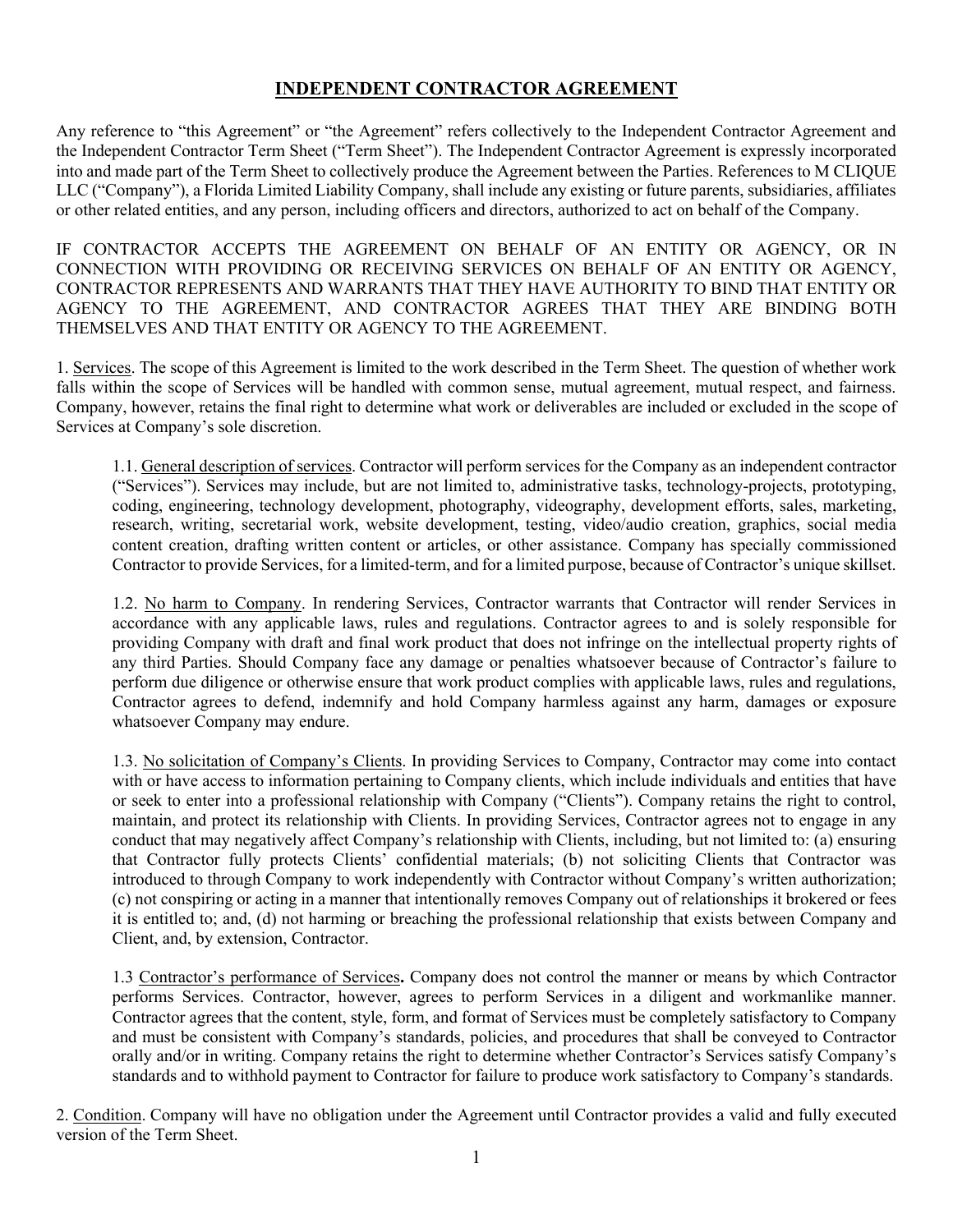3. Term. The Term Sheet details the duration of the Agreement ("Term") and its Effective Date.

3.1. Duration default. Should the Term Sheet fail to include detail regarding the duration of the Agreement, the Agreement will remain effective for one (1) calendar year with time tolling from the Execution Date, unless the Agreement is terminated by either party, or the Agreement runs its course, or all deliverables and Services are performed and finalized by Contractor sooner. If the Term Sheet does not contain an Effective Date, then the effective date will be the first date upon which Contractor began providing Services, as determined solely by Company.

3.2. Nothing about this Agreement creates any type of guarantee of work to the Contractor. Contractor is not guaranteed a minimum number of hours of work per day, week, year, or any work at all. Company's relationship with Contractor may be terminated for failure to produce satisfactory work, meet production deadlines, perform projects in a timely manner, or at Company's discretion.

3.3. Retroactive Application. Contractor agrees that this Agreement shall be effective retroactive to the start of Contractor's provision of Services to Company and shall be deemed binding since the date that Contractor first commenced rendering professional Services in any of the capacities covered under this Agreement and/or the Term Sheet.

4. Payment of Contractor. The Parties shall agree on the Contractor's fees and payment medium with Company's final approval.

## 5. Compensation.

5.1. Compensation for Services. Compensation for Services shall be more specifically described in the Contractor's Term Sheet.

5.2. Contractor agrees to maintain time log. Contractor agrees to keep track of all time spent delivering Services to Company on a daily basis, through whatever medium Company indicates as appropriate (excel, word, time tracking software, etc.). If the Company does not indicate a specific medium to utilize for keeping time, Contractor agrees to maintain a written record of all time spent providing Services to Company in any method of Contractor's choice subject to Company's approval. Contractor will keep time in 1/10th hour increments. Contractor will make its timekeeping records available for Company's review by storing timekeeping records in Company's shared workspace or as otherwise directed by Company. Contractor will submit invoices to Company on the 15th and 1st of the month by 5:00 pm. Invoices shall include (i) a detailed accounting describing completed tasks, (ii) the corresponding matter number, (iii) time chronicled in 1/10th hour increments spent on tasks, (iv) a sub-total adding up all time spent delivering Services, and (iv) a sub-total of amount owed for the pay period. Failure to keep track of time daily, in accordance with this Agreement, or to timely submit invoices to Company may result in a delay in Contractor's payment or forfeiture of payment. If Contractor fails to provide an invoice within 7 days of the end of the proceeding pay period, Contractor waives right to payment for such period.

5.3. Honesty in time entry. Contractor agrees to accurately and honestly account for time spent performing tasks and Services. Company reserves the right to challenge line items presented within Contractor's invoice and to dispute invoices. Should Contractor be discovered inflating its time entries, making fraudulent time entries, or otherwise being dishonest, Company may commence separate legal actions against Contractor as a result.

5.4. Pay periods. Barring any unforeseen circumstances or technical difficulties, Company will endeavor to pay Contractor within 72-hours of receiving an invoice, *e.g.*, by the 3rd and 17th of the month. Fees shall become payable (i) on completion of Services to Company's satisfaction, (ii) timely submission of invoices, (iii) review, as necessary, by Company, and (iv) as otherwise deemed appropriate by Company. Contractor acknowledges personal responsibility for all federal, state, and local taxes.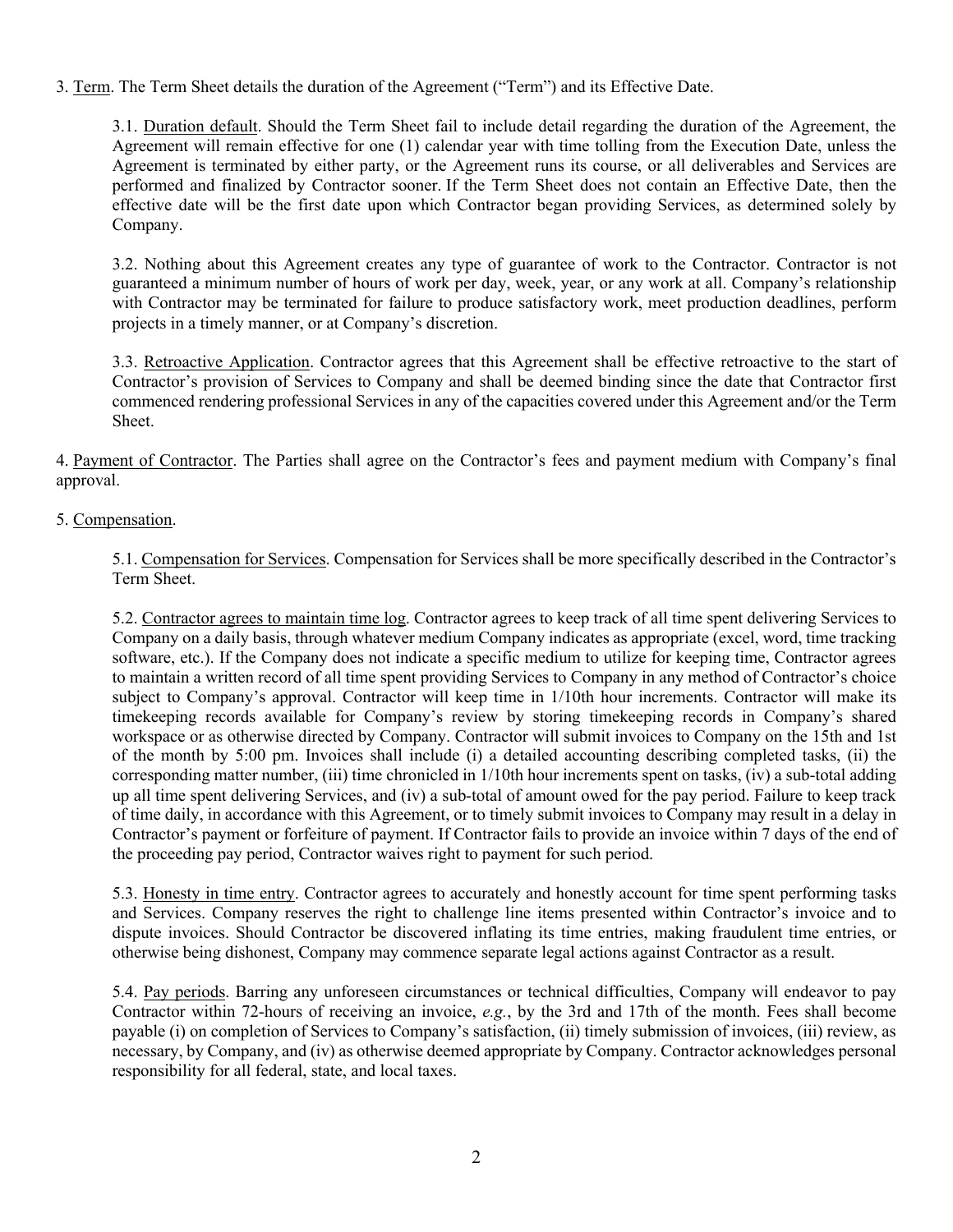5.5. No expenses paid**.** Contractor is solely responsible for any travel, parking, food, lodging, software licensing fees, equipment, and any other costs or expenses incurred in connection with performance of Services. Unless expressly agreed in writing, Company will not reimburse Contractor for any costs or expenses.

6. Payment. Company agrees to pay Contractor for all approved Services rendered pursuant to the applicable Term Sheet.

6.1. Contractor responsible for processing fees. Should Contractor elect an alternative payment method, Company may pass on a convenience fee charged to the Contractor to cover any merchant processing or other administrative fees assessed to Company in finalizing payment to Contractor.

7. Relationship of the Parties. Contractor enters into this Agreement as and will continue to be an independent contractor. All Services must be performed by Contractor only. Contractor may not assign its commitment to provide Services to employees, representative, or assignees (collectively, "Representatives") unless Company provides express written permission to Contractor to utilize its Representatives to complete Services. Contractor is fully responsible its Representatives and must indemnify Company against any claims made by or on behalf of any such Representatives.

7.1. No employer, partner, or other relationship established. Under no circumstances will Contractor, or its Representatives look to Company as his/her employer, or as a partner, joint venturer, agent, or principal. This Agreement must not be construed to create any association, partnership, joint venture, employment, or agency relationship between Contractor and Company for any purpose. Contractor has no authority (and must not hold itself out as having authority) to bind Company and Contractor must not make any agreements or representations on Company's behalf without Company's prior written consent.

7.2. No benefits offered or granted to Contractor. Neither Contractor, nor any of Contractor's Representatives, is entitled to any benefits accorded to Company's employees, including without limitation worker's compensation, disability insurance, vacation, sick pay or other fringe benefits. Contractor is responsible for providing, at Contractor's expense, and in Contractor's name, unemployment, disability, worker's compensation, and other insurance, as well as licenses and permits convenient or necessary for conducting Services. Company will not be responsible for withholding or paying any income, payroll, Social Security, or other federal, state, or local taxes, making any insurance contributions, including for unemployment or disability, or obtaining worker's compensation insurance on Contractor's behalf. Contractor is responsible for and must indemnify Company against, all such taxes or contributions, including penalties and interest.

7.3. Contractor bears full obligation for any tax obligation arising from compensation received under this Agreement. Contractor bears full responsibility for and should consult and collaborate with Contractor's accountant or tax advisor to understand Contractor's tax liabilities and responsibilities deriving from compensation related to this Agreement.

8. Insurance. Contractor agrees that at all times during the term of this Agreement, Contractor shall obtain and maintain such insurance coverages as are customarily held by like individuals or businesses in a similar line of work, including automobile insurance, comprehensive or commercial general liability insurance, and professional liability (malpractice) insurance coverage, for risks including bodily injury, personal injury, property damage, malpractice, and contractual liability. Contractor agrees to provide Company with evidence of such insurance upon reasonable request.

8.1. Automobile insurance. Contractor shall maintain sufficient automobile insurance to cover any and all liability arising from Contractor's use of Contractor's personal vehicle(s) in connection with the performance of Contractor's work or Services, if applicable, on behalf of Company. Contractor shall provide Company proof of such insurance upon request. Company disclaims all responsibility to Contractor for injuries or harm incurred in relation to Contractor's performance of Services using Contractor's personal vehicle. To the fullest extent permitted by applicable law, Contractor irrevocably waives all legal and equitable rights relating to all liabilities, claims, demands, actions, suits, damages, and expenses, or any other legal theory whatsoever, now known or hereafter known in any jurisdiction throughout the world arising directly or indirectly from Contractor's use of a personal vehicle in connection with the performance of Contractor's work or Services performed on behalf of Company, or Company's authorized representatives, and whether resulting in whole or in part by the negligence of the Company or any other person, covenants not to make or bring any such Claim against the Company or its authorized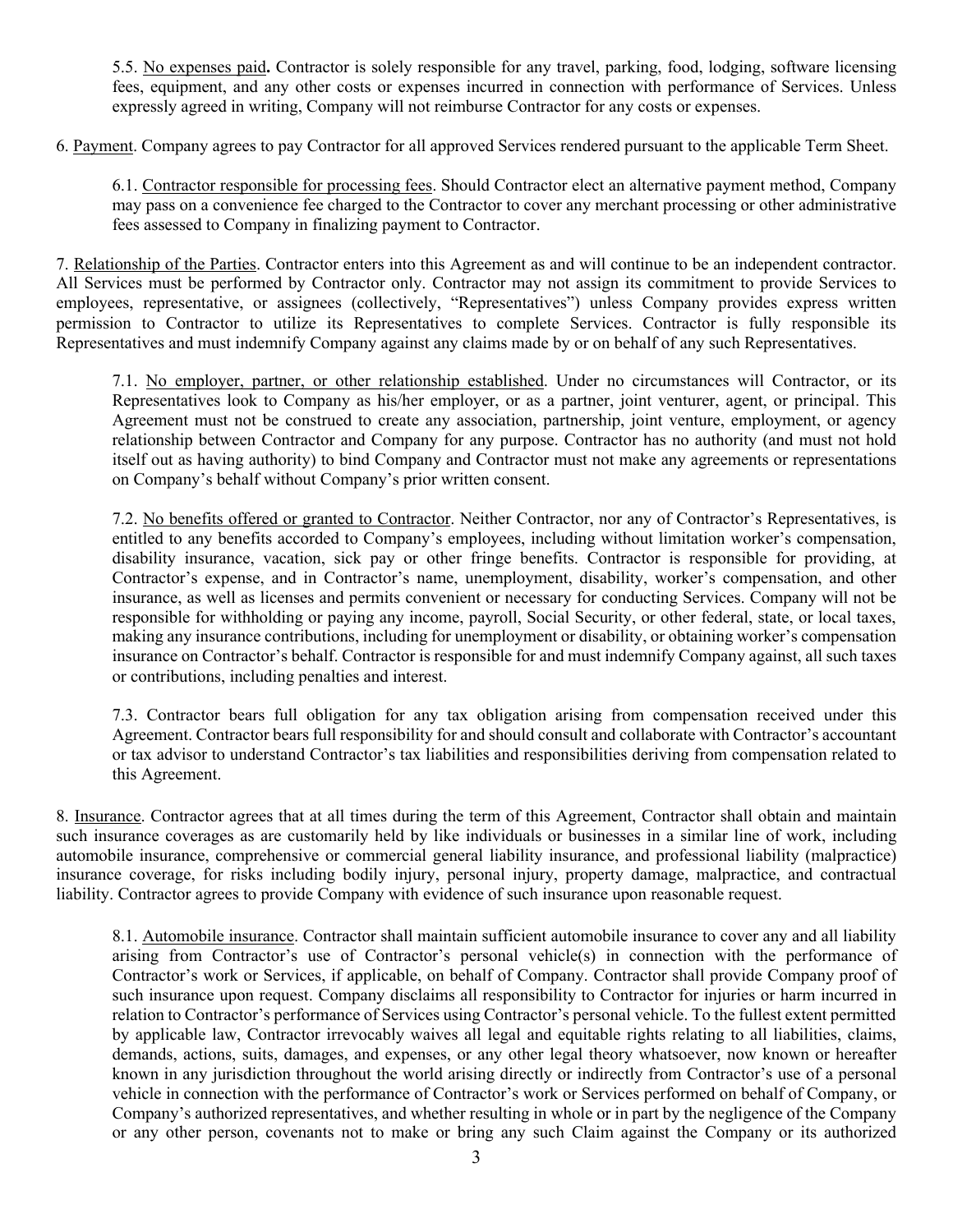representatives, and forever releases and discharges the Company and its authorized representatives from liability under such vehicle-related Claims.

## 9. Protection of Company's intellectual property rights.

9.1. Company's ownership of intellectual property. Company is the sole and exclusive owner of all rights, titles, and intereststhroughout the world in and to all the results and proceeds of Services performed under this Agreement, including Contractor's work product, and other intellectual property rights (collectively "Intellectual Property Rights"). Contractor agrees that, where applicable, Services are deemed a "work made for hire" as defined in 17 U.S.C. § 101. If, for any reason, Services do not constitute a "work made for hire," Contractor irrevocably assigns Company, in each case without additional consideration, all right, title, and interest throughout the world in and to its work product performed in relation to providing Services to Company, including all Intellectual Property Rights. To the extent Services include materials subject to copyright, Contractor agrees that Services are done as "work made for hire" as that term is defined under U.S. copyright law and that as a result, Company will own all intellectual property in the Services. Company shall own all rights to any work product generated by Contractor while completing Services and any and all work performed on Company's behalf or using Company's confidential information. Company may modify any work product prepared by Contractor. Contractor grants Company the right, but not the obligation, to use and to license others the right to use and commercial use of Contractor's work product.

9.2. Contractor's release of Moral Rights. Any assignment of copyrights under this Agreement includes all rights of paternity, integrity, disclosure, and withdrawal and any other rights that may be known as "moral rights" (collectively, "Moral Rights"). Contractor irrevocably waives, to the extent permitted by applicable law, any and all claims Contractor may now or hereafter have in any jurisdiction to any Moral Rights with respect to Services, other work produced by Contractor on behalf of Company or produced by Contractor using Company's Intellectual Property or Confidential Information.

9.3. Disclosure of patentable creations. Contractor must make full and prompt disclosure to Company of any inventions or processes, as such terms are defined in 35 U.S.C. § 100 (the "Patent Act"), made or conceived by Contractor alone or with others during the Term, related in any way to the Services provided in connection with this Agreement, whether or not such inventions or processes are patentable or protected as trade secrets and whether or not such inventions or processes are made or conceived during normal working hours or on Company's premises. Contractor must not disclose to any third party the nature or details of any such inventions or processes without Company's prior written consent. Any patent or copyright applications relating to Services, related to Company's trade secrets or which relate to tasks assigned to Contractor by Company, that Contractor may file within two years after expiration or termination of this Agreement, belong to Company, and Contractor assigns same to Company, as having been conceived or reduced to practice during the Term of this Agreement.

9.4. Enforcement of Ownership Rights. Upon Company's request, Contractor must promptly take such further actions, including execution and delivery of all appropriate instruments of conveyance, as may be necessary to assist Company to prosecute, register, perfect, record or enforce its rights in any work product, intellectual property created on Company's behalf of or using Company's intellectual property or Confidential Information. In the event Company is unable, after reasonable effort, to obtain Contractor's signature on any such documents, Contractor irrevocably designates and appoints Company as its agent and attorney-in-fact, to act for and on Contractor's behalf solely to execute and file any such application or other document and do all other lawfully permitted acts to further the prosecution and issuance of patents, copyrights or other intellectual property protection related to the Services with the same legal force and effect as if Contractor had executed them. Contractor agrees that this power of attorney is coupled with an interest.

9.5. Company's Right of Use. To the extent that any of Contractor's pre-existing materials are contained within the Services, Contractor retains ownership of such preexisting materials and grants Company an irrevocable, worldwide, unlimited, royalty-free license to use, publish, reproduce, display, distribute copies of, and prepare derivative works based upon, such preexisting materials and derivative works. Company may assign, transfer, and sublicense such rights to others without Contractor's approval.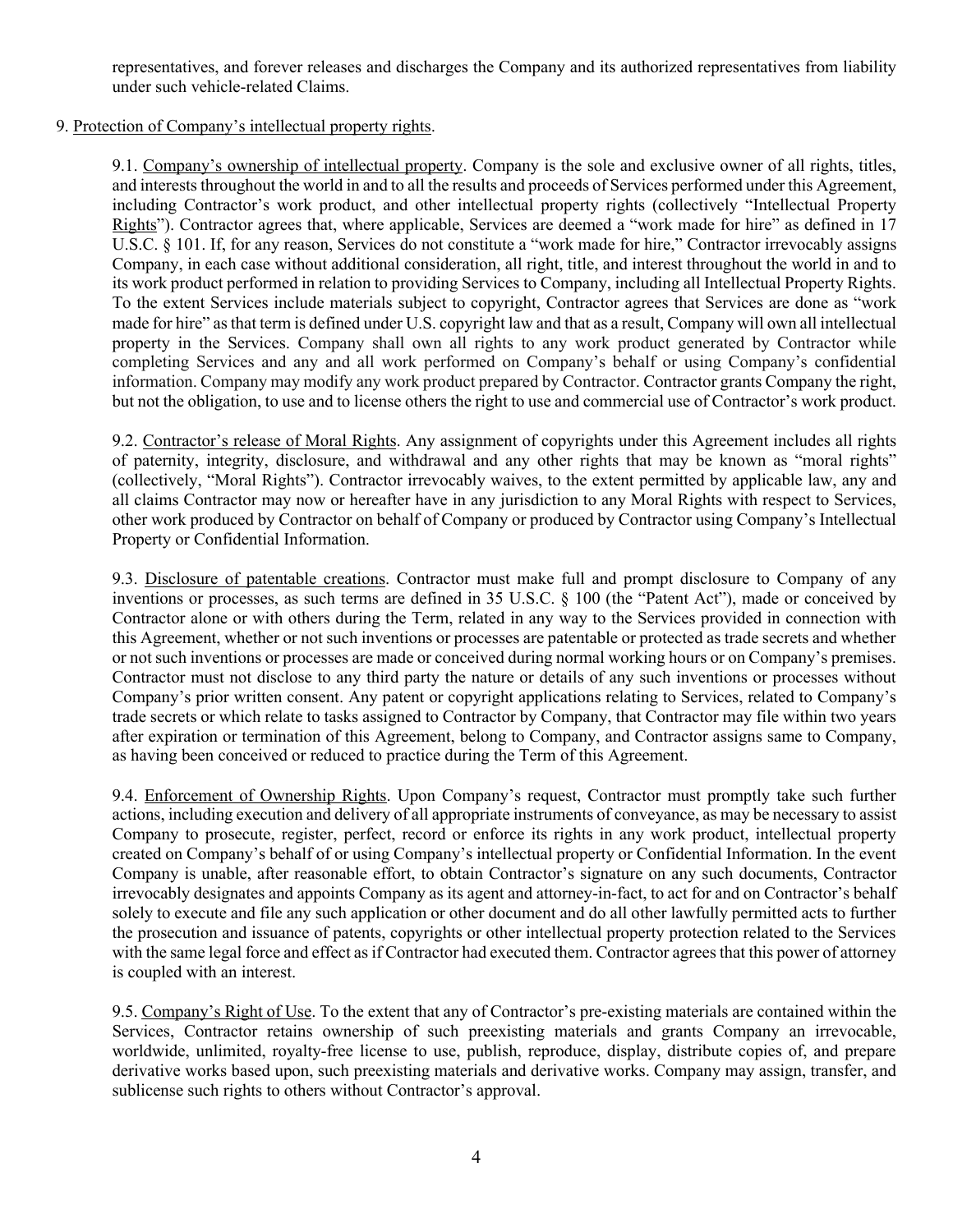9.6. Contractor has no right to use Company's Intellectual Property**.** Contractor and Contractor's Representatives have no right or license to use, publish, reproduce, prepare derivative works based upon, distribute, perform, or display any Services or Company's intellectual property. Contractor and Contractor's Representative have no right or license to use Company's trademarks, service marks, trade names, logos, symbols, brand names, Company's policies and procedures, Company's product or pricing lists, Company's client or lead generation lists, any nonpublic internal documents shared with Contractor, or any intellectual property that belongs to Company.

9.7. No transfer of intellectual property. Contractor understands and agrees that Company does not, directly or by implication, by estoppel or otherwise, grant Contractor any rights or licenses in any of Company's intellectual or tangible property. Company shall retain title to and all rights in all of Company's content including without limitation all intellectual property, know-how, show-how, or rights therein, including, without limitation any patent, copyright, trade secret, derivative, trademark, and other proprietary rights, within the Intellectual Property. Contractor agrees that they are granted only the non-exclusive right to download and use the Intellectual Property for use in the provision of Services and that they are not authorized to resell, sublicense, or use any such resources for any commercial use or purpose.

10. Protection of Company's confidential and privileged information. Contractor understands and acknowledges that during the course of the relationship with Company, Contractor will have access to and learn about Confidential Information (as defined below). Contractor shall keep all of Company's information confidential, including client documents disclosed by Company to Contractor.

10.1. Company's ownership of Confidential Information. Contractor acknowledges that it may have access to information that is treated by Company as confidential and proprietary, including, without limitation, trade secrets, technology, and information pertaining to business operations and strategies, client lists, pricing, marketing, finances, sourcing, personnel, usernames, passwords, or other confidential information, in each case whether spoken, written, printed, electronic or in any other form or medium. For purposes of this Agreement, "Confidential Information" includes, but is not limited to, all information in spoken, printed, electronic, or any other form or medium, relating directly or indirectly to the form bank, operations manual, employee handbook, knowledge base, operational systems, client service systems, documents and handouts, processes, procedures, workflows, checklists and exercises, business methods, documents, strategies, know-how, trade secrets, financial information, accounting information and accounting records, designs, ideas, business processes, prototypes, process marketing information, tools and techniques, pricing information, market studies, sales information, original works of authorship, client information and files of Company or of any existing or prospective Client or of any other person or entity that has entrusted information to Company in confidence. Confidential Information does not mean data or information (i) which has been voluntarily disclosed to the public by Company, except where such public disclosure has been made by Company or another person without Company's authorization; (ii) which has been independently developed and disclosed by others; or (iii) which has otherwise entered the public domain through lawful means. Contractor understands that the above list is not exhaustive, and that Confidential Information also includes other information that is marked or otherwise identified as confidential or proprietary, or that would otherwise appear to a reasonable person to be confidential or proprietary in the context and circumstances in which the information is known or used. Contractor further understands and agrees that Confidential Information includes information developed by him or her in the course of the relationship with Company as if Company furnished the same Confidential Information to Contractor in the first instance.

10.2. Company's creation and use of Confidential Information. Contractor understands and acknowledges that Company has invested, and continues to invest, substantial time, money, and specialized knowledge into developing its resources, creating a client base, training its employees, staff, and contractors, and improving its offerings in providing services. Contractor understands and acknowledges that as a result of these efforts, Company has created, and continues to use and create Confidential Information. This Confidential Information provides Company with a competitive advantage over others in the marketplace. Contractor further agrees that all Confidential Information is and shall continue to be the exclusive property of Company, whether or not prepared in whole or in part by Contractor and whether or not disclosed to or entrusted to Contractor. To the extent any Confidential Information or other materials prepared by Contractor in the performance of Contractor's services include materials subject to copyright protection, then such materials shall be deemed "work for hire" as that term is defined under U.S. intellectual property law. To the extent any such materials do not qualify as "work for hire" and to the extent, they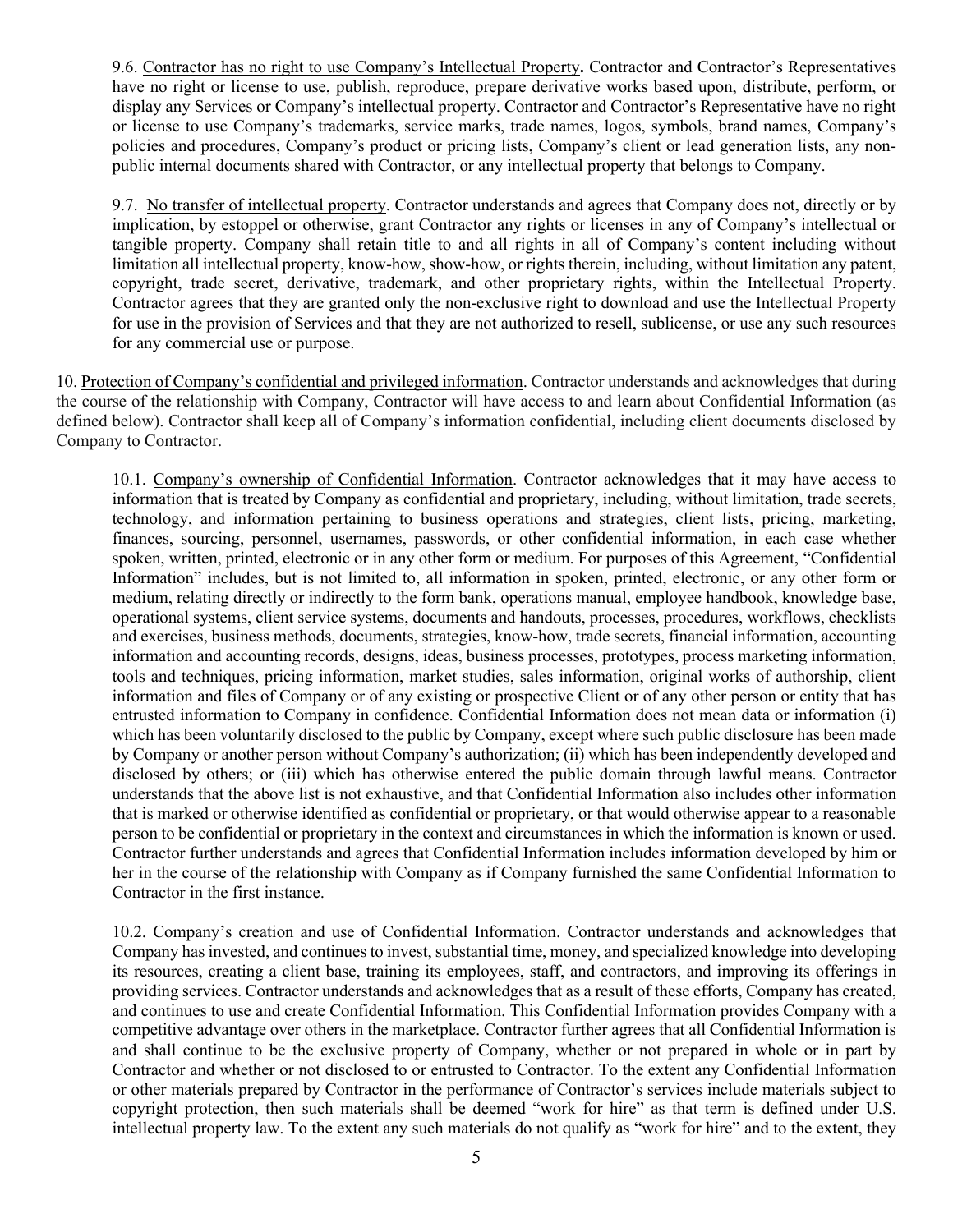include material subject to copyright, patent, trade secret, or other proprietary rights protection, then Contractor hereby irrevocably and exclusively assigns to Company and its successors, all rights, titles, and interests in and to all such materials. Contractor shall execute and deliver such instruments and take such other actions as may be required to carry out and confirm the assignments contemplated by this paragraph and the remainder of this Agreement.

10.3. Disclosure and use restrictions. Contractor agrees and covenants: (i) to treat all Confidential Information as strictly confidential; (ii) not to directly or indirectly disclose, publish, communicate or make available Confidential Information, or allow it to be disclosed, published, communicated or made available, in whole or part, to any entity or person whatsoever (including other employees of Company) not having a need to know and authority to know and use the Confidential Information in connection with the business of Company and, in any event, not to anyone outside of the direct employ of Company except as required in the performance of the Contractor's authorized duties to Company (and then, such disclosure shall be made only within the limits and to the extent of such duties or consent); and (iii) not to access or use any Confidential Information, and not to copy any documents, records, files, media or other resources containing any Confidential Information, or remove any such documents, records, files, media or other resources from the premises or control of Company, except as required in the performance of Contractor's authorized duties to Company or with Company's prior consent in each instance (and then, such disclosure shall be made only within the limits and to the extent of such duties or consent). Nothing herein shall be construed to prevent disclosure of Confidential Information as may be required by applicable law or regulation, or pursuant to the valid order of a court of competent jurisdiction or an authorized government agency, provided that the disclosure does not exceed the extent of disclosure required by such law, regulation or order. The Contractor shall promptly provide written notice of any such order to Company.

10.4. Contractor's responsibility of extreme care, caution, and safekeeping of Confidential Information. Contractor agrees to treat all Confidential Information as strictly confidential, to take extreme care and caution with respect to protecting Confidential Information, both digitally and as hard copy files, not to disclose Confidential Information or permit it to be disclosed, in whole or part, to any third party without Company's prior written consent in each instance, not to use any Confidential Information for any purpose except as required in the performance of Services, and not to destroy or otherwise inhibit Company's ability to access, restore, or otherwise use its Confidential Information (including usernames, passwords, and software access). Contractor must notify Company immediately in the event it becomes aware of any loss or disclosure of any Confidential Information.

10.5. No set time or territory limitation. Contractor further understands and acknowledges that Contractor's obligations under this Agreement with regard to any particular Confidential Information shall commence immediately upon Contractor first having access to such Confidential Information (whether before or after beginning its relationship with Company) and shall continue during and after Contractor's relationship with Company, until such time as such Confidential Information has become public knowledge other than as a result of the Contractor's breach of this Agreement or breach by those acting in concert with Contractor or on Contractor's behalf.

10.6. Mandatory disclosure of Confidential Information. No language within this Agreement is to be construed to prevent disclosure of Confidential Information as may be required by applicable law or regulation, or pursuant to the valid order of a court of competent jurisdiction or an authorized government agency, provided that the disclosure does not exceed the extent of disclosure required by such law, regulation, or order. Contractor agrees to provide written Notice of any such order to an authorized Company officer within 72-hours of receiving such order, but in any event sufficiently in advance of making any disclosure to permit Company to contest the order or seek confidentiality protections, as determined in Company's sole discretion.

11. Representations and warranties. Contractor represents and warrants to Company that:

11.1. Contractor has the right to enter into this Agreement, to grant the rights granted herein, and to fully perform all obligations in this Agreement.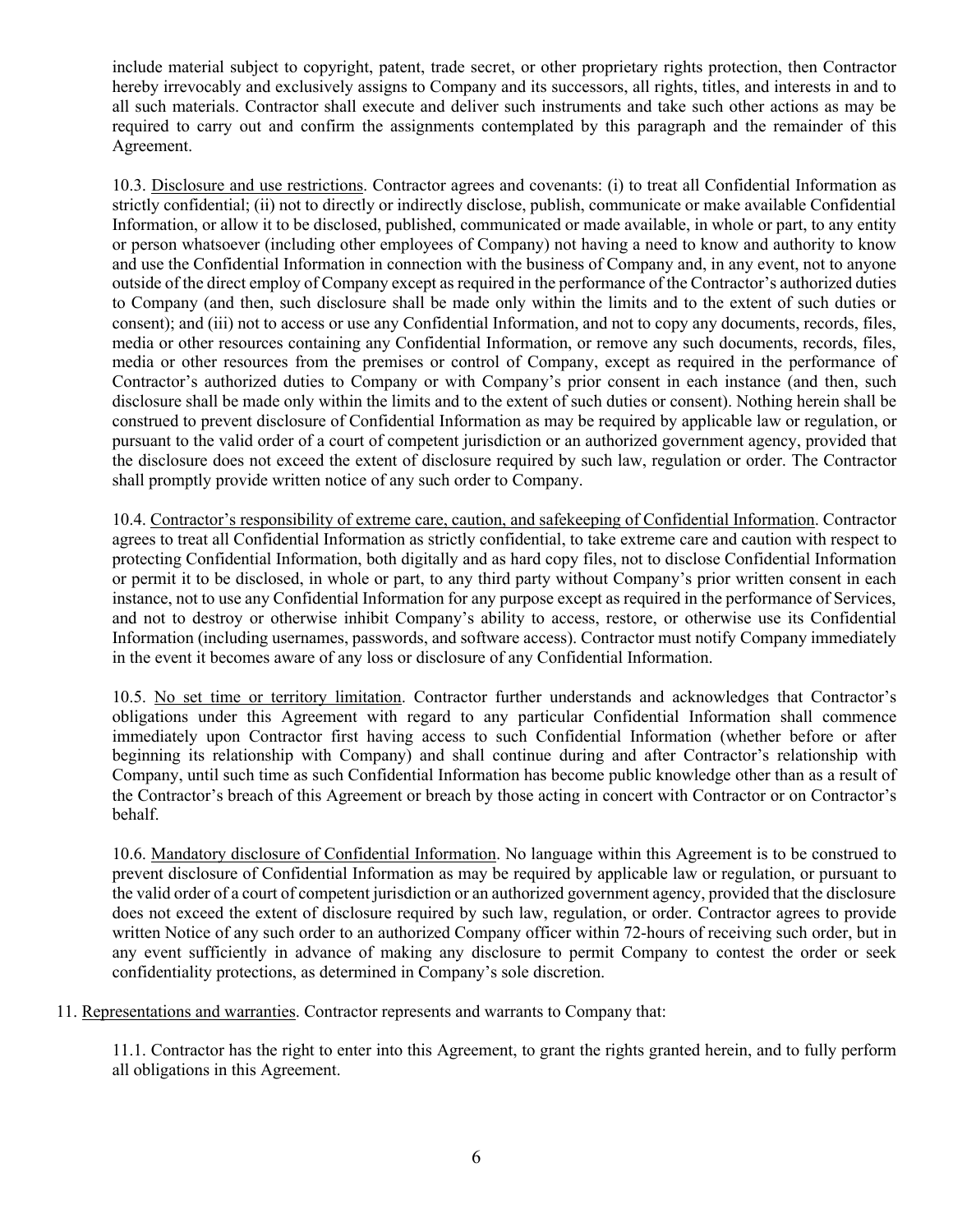11.2. Contractor is entering into this Agreement with Company and Contractor's performance of Services do not and will not conflict with or result in any breach or default under any other agreement(s) to which Contractor is subject.

11.3. When performing Services, Contractor will have sufficient expertise, training, and experience to accomplish the Services it has agreed to provide to Company, and Contractor bears sole responsibility for educating himself or herself about applicable laws, professional standards, or other regulations pertaining to the provision of Services.

11.4. Contractor will perform Services in a professional manner in accordance with industry standards for similar services and Contractor will devote sufficient resources to ensure that Services are performed in a timely, efficient, and reliable manner.

11.5. Contractor has all necessary license(s) and is in good standing with the state, city, or other applicable body in which Contractor is performing Services.

11.6. Any and all equipment used by Contractor to perform Services is in proper working order, will be used for its intended purposes only, is secure, and Contractor agrees to take extreme care in using equipment safely and responsibility.

11.7. Contractor acknowledges and agrees that all work product produced in relation to provision of Services to Company are and must be Contractor's original work (except for material in the public domain or provided by Company) and do not and will not violate or infringe upon the intellectual property right or any other right whatsoever of any person, firm, corporation, or other entity.

11.8. Contractor, its representatives, and affiliated individuals or entities are engaged in lawful business and personal pursuits and are not now, nor will they be during the pendency of this engagement, intentionally engaged in any fraudulent activity.

11.9. Contractor, its owner(s), representatives, and affiliates are pursuing business interests and partnerships ethically and morally, such that Company will bear no responsibility for any issues whatsoever arising out of Contractor's omissions or misdealing with Contractor's business relationships.

11.10. Should Contractor's deceit, failure to fully disclose pertinent information to Company, or other willfully negligent or deceptive activities cause Company to be harmed in any way, Contractor will indemnify and hold Company harmless for any harm or exposure whatsoever Company may endure.

12. Non-Solicitation. In exchange for good and valuable consideration paid to Contractor, Contractor acknowledges, warrants, covenants, and agrees that:

12.1. Company's interests. Contractor understands and acknowledges that because of Contractor's experience with and relationship to Company and its Clients, Contractor will have access to, learn about, and contribute to Confidential Information (as defined above) and will have access to and learn about much or all of the Company's Client's Information (as defined below). Contractor understands and acknowledges that the use of this Confidential Information by those not authorized to use the information or loss of Company's customer relationships or goodwill will cause significant and irreparable damage to Company and may be against Clients' best interests.

12.2. Non-Solicitation of clients or prospective clients. During the term of this Agreement and for a period of 36 months after the Termination Date (the "Restricted Period"), Contractor will not directly or indirectly solicit, contact (including but not limited to e-mail, post, telephone, fax, instant message, social media), attempt to contact or meet with Company's current or former Clients, or Prospective Clients with the intent to sell or enter into any business or work engagement with such Clients without Company's written consent.

12.3. Non-Solicitation of employees. During the Restricted Period, Contractor will not, directly or indirectly solicit, hire, recruit, attempt to hire or recruit or induce any person who is an employee or contractor of Company to terminate said relationship. If Contractor hires or otherwise engages a current or former Company employee in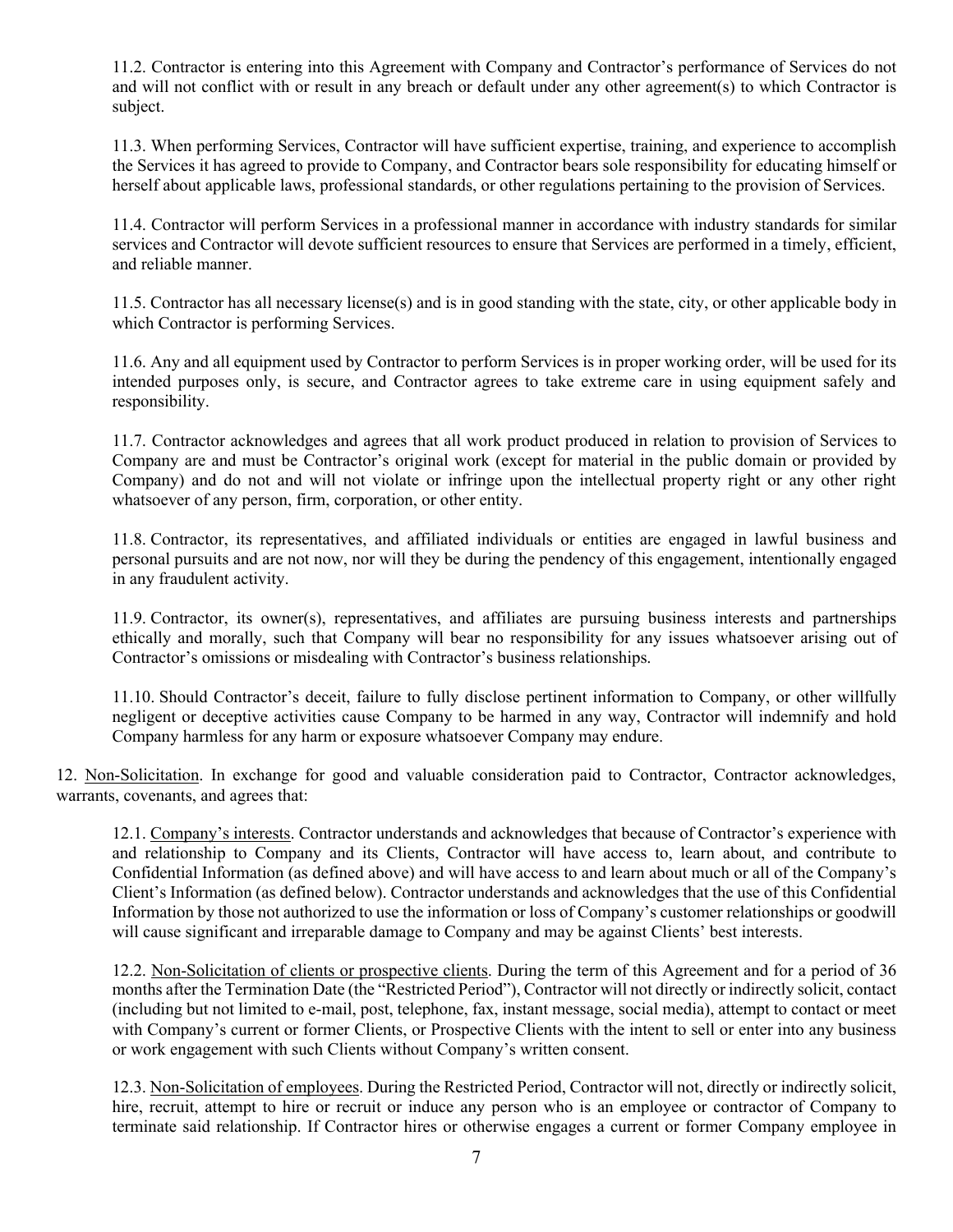violation of this provision, then Contractor will pay Company a placement, training, and replacement fee of 25% of Company employee's total annual compensation package.

12.4. Reasonableness. Contractor acknowledges and agrees that the services to be rendered by him or her to Company are of a special and unique character, that the Contractor will obtain knowledge and skill relevant to Company's practice areas, methods of doing business and marketing strategies, and that this Agreement is reasonable and reasonably necessary to protect the legitimate business interest of Company. Contractor further acknowledges that any restrictions agreed upon by the Parties do not limit Contractor's professional autonomy, do not restrict the freedom to choose their own attorney, do not operate as a bar to Contractor's sole means of support and do not confer a benefit on Company disproportionate to the detriment of Contractor.

13. Limitation of liability. Contractor releases Company, its employees, directors, subsidiaries, principals, agents, heirs, executors, administrators, successors, assigns, instructors, guides, staff, program participants, and related entities, as well as the venue where any Company-led events or programs are being held (if applicable), and any of its owners, executives, agents, or staff of and from any and all damages that may result from any claims arising from any agreements, all actions, causes of action, contracts, claims, suits, costs, demands and damages of whatever nature or kind in law or in equity arising from the Contractor's provision of Services. The Contractor accepts any and all risks, foreseeable or unforeseeable. The Contractor agrees that the Company will not be held liable for any damages of any kind resulting from or arising from including but not limited to; direct, indirect, incidental, special, negligent, consequential, or exemplary damages happening from provision of Services.

14. Non-competition. During the Term of the Agreement, Contractor will not, directly or indirectly, on Contractor's behalf or on behalf of or in conjunction with any person, business, firm, company, or other entity, set up, join, become employed by, be engaged in, or provide any advice or services to, any enterprise (including, without limitation, any corporation, partnership, proprietorship, or other venture) which directly or indirectly competes with Company without Company's prior written consent. For a period of twelve (12) months following the termination of the Agreement, Contractor will not, directly or indirectly, or in conjunction with any person, business, firm, Company, or other entity, set up, join, become employed by, be engaged in, or provide any advice or services to, any enterprise (including, without limitation, any corporation, partnership, proprietorship, or other venture) within the United States where the competitive business engages in the same business, providing similar service, or provides or is developing a platform similar to Company's software and services.

15. Termination. Either Party may terminate this Agreement prior to the conclusion of the Term. Upon termination of the Agreement, certain provisions, including, but not limited to Section 20 (Survival) will remain intact regardless of the Parties' intention to terminate their working relationship.

15.1. Termination by Company. Company may terminate this Agreement, effective immediately upon written notice to Contractor.

15.2. Termination by Contractor. Contractor agrees to provide Company 30-day written notice before terminating this Agreement.

16. Return of all Company property. Upon expiration or termination of this Agreement for any reason, or at any other time upon Company's written request, Contractor must within 3 days after such expiration or termination: (a) deliver to Company all work product (whether complete or incomplete) and all hardware, software, tools, equipment, key cards, or other materials provided for Contractor's limited use by Company (including transferring access to applicable accounts that Contractor maintained on Company's behalf); (b) deliver to Company all tangible documents and materials (and any copies) containing, reflecting, incorporating, or based on the Confidential Information; (c) permanently erase all of the Confidential Information from your computer systems and internal hardcopy files; and (d) certify in writing to Company that Contractor has complied with the requirements of this clause.

17. Non-disparagement. Contractor agrees and covenants that Contractor will not at any time make, publish, or communicate to any person or entity or in any public forum, including across social medial platforms, any defamatory or disparaging remarks, comments, or statements concerning Company, or any of its employees or officers, now or in the future, including, but not limited to, social media posts, posts on online review sites, or comments to the press or media outlets. This Section does not in any way restrict or impede Contractor from exercising protected rights to the extent that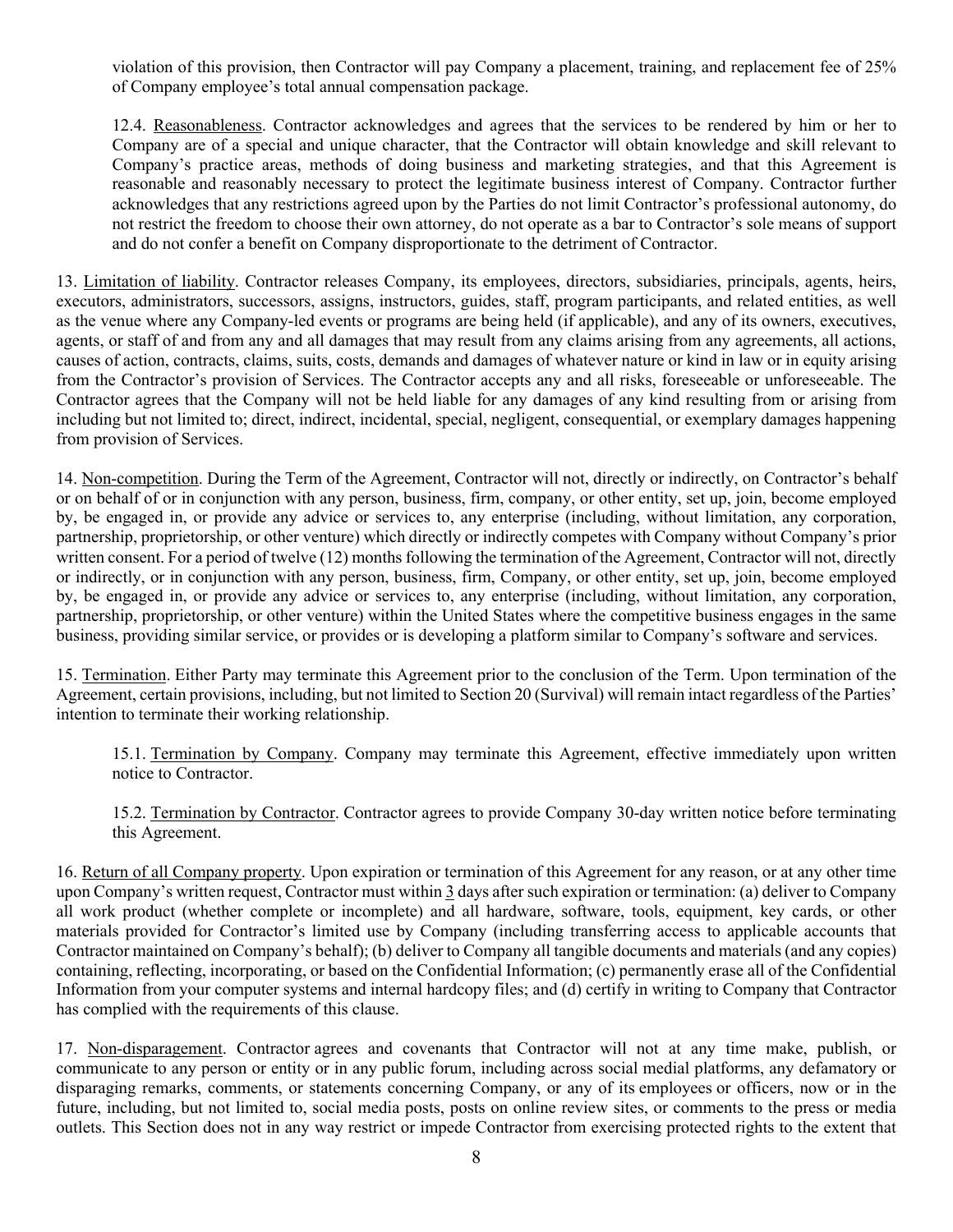such rights cannot be waived by agreement or from complying with any applicable law or regulation or valid order of a court of competent jurisdiction or an authorized government agency, provided that such compliance does not exceed that required by the law, regulation, or order.

18. Assumption of risk. Contractor assumes all risks of injury and damage to property they may sustain as a result of participating in any events or Services with Company and waives any claims they may have against Company in relation thereto. Contractor understands and acknowledges that as a condition to being allowed to participate in certain events, the Contractor may be required to sign additional waivers, releases, confidentiality, and other agreements.

19. Indemnification and adverse actions. Contractor agrees to indemnify, defend and hold harmless, Company and Company's employees, stockholders, attorneys, officers, directors, agents, and representatives ("Released Parties"), from any and all liabilities, claims, demands, damages, injuries, and actions, including court costs and attorney fees, which Company may incur, suffer, become liable for, or which may be asserted or claimed against Company as a result of any misconduct, negligent acts, deceptive practices, misrepresentations, fraudulent acts, intentional omissions, failure to meet contractual obligations, or criminal activity of Contractor or any of Contractor's employees, agents or representatives. Contractor hereby agrees to release, indemnify, defend and hold harmless the Released Parties from any claims, losses, and injuries, whether physical, emotional, financial, or otherwise (i) that Contractor may sustain during the provision of Services, at Company events, or in any of the Company's sponsored programs in which Contractor participates, or as a result of attending said events or programs, and/or (ii) that may be asserted by third-parties against Company arising out of my acts or omissions at an event or as a member of Company or arising out of my following Company's advice or using Company's materials, whether caused in whole or in part by the Released Parties and even if such injuries result from the negligence of the Released Parties to the full extent permitted by law. In connection herewith, Contractor agrees to promptly notify Company in writing of any indemnified claim. Company may but is not obligated to participate in any such indemnified claim through counsel of its choice at its own expense. Contractor's obligation to defend, indemnify and hold harmless Company shall survive the expiration or termination of this Agreement. No settlement of an indemnified claim may be finalized nor any consent to the entry of a judgment against Company without Company's prior written consent. If the Contractor, its representative, or affiliates are: (i) served with a lawsuit relating to the delivery, advertising, and/or promotion of services; or (ii) the subject of a federal, state, or local investigation or enforcement action, to include, material tax delinquencies, tax fraud and/or tax evasion; and/or (iii) the subject of a criminal investigation, the Contractor must notify Company in writing of the event within five (5) business days of the Contractor being served with a lawsuit or a notice of investigation, enforcement action, or a subpoena delivered by a regulatory association, government entity, or regulatory body.

20. Survival. Contractor's obligations under this Agreement will survive the Termination Date to the full extent permissible by law.

21. Notices. In Company's discretion, Company may give notice to Contractor by means of (i) electronic mail sent to my e-mail address on record with Company, (deemed given upon electronic delivery); or (iii) by written communication sent by first-class mail or pre-paid post to my address on record with Company (deemed given upon the expiration of seventytwo (72) hours after mailing if sent by first class mail or pre-paid post). Contractor shall give notice to Company by email to marketing@mclique.com. Notices will not be effective unless sent in accordance with the above requirements. Please note that all notices must be in writing.

22. Dispute resolution. In the event of any dispute between Company and Contractor arising from this Agreement or otherwise, the Parties agree first to make a good faith effort to resolve the dispute through in-person negotiation at a mutually agreeable venue. The Parties agree to make a good faith effort to schedule an in-person negotiation to take place within 14 business days of either party's written request for negotiation served upon the other party in writing. If the Parties' efforts to resolve the dispute fail and the Parties proceed to litigation, the prevailing party will be entitled to recover all fees and costs incurred, including reasonable attorneys' fees, expert witness fees, paralegal charges, and other related charges.

23. Venue and Jurisdiction. This Agreement, and all claims or causes of action (whether in contract, tort or statute, accrued or unaccrued) that may be based upon, arise out of or relate to this Agreement, or the negotiation, execution or performance thereof (including any claim or cause of action based upon, arising out of or related to any representation or warranty made in or in connection with this Agreement or as an inducement to enter into this Agreement), shall be governed by, and enforced in accordance with, the internal laws of the State of Florida, including its statutes of limitations. Any legal suit,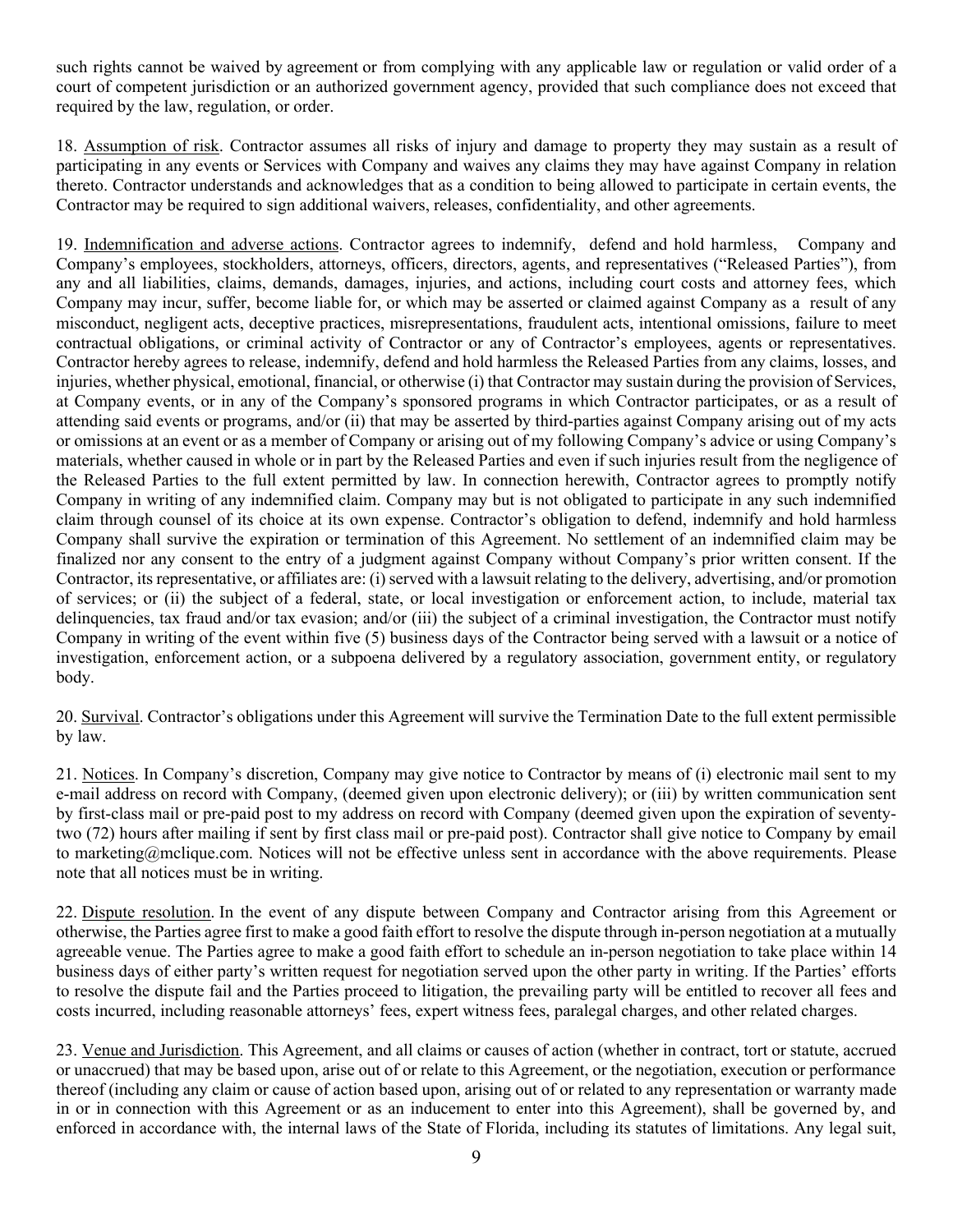action, or proceeding arising out of or related to this Agreement or the licenses granted hereunder may be instituted exclusively in the federal courts of the United States or the state courts of the State of Florida, in each case located in Broward County, and each Party irrevocably submits to the exclusive jurisdiction of such courts in any such suit, action, or proceeding.

24. Attorneys' Fees. If either party employs an attorney to enforce any of the provisions of this Agreement, the nonprevailing party agrees to pay the reasonable attorneys' fees and disbursements, at trial and on appeal, of the prevailing party.

25. Injunctive Relief. Each Party acknowledges that they would be irreparably harmed and would have no adequate remedy at law in the event of a breach of confidentiality. Accordingly, in addition to any other remedy available at law or in equity, both Parties consent to the entry of a temporary restraining order, injunction, or other similar order or action of any judicial authority, without the necessity of posting a bond, to enforce the provisions regarding confidentiality.

26. Binding Effect. This Agreement is binding upon, will inure to the benefit of, and will be enforceable by and against all the Parties and their respective heirs, legal representatives, successors, and permitted assigns.

27. Remedies Cumulative. Except as otherwise expressly provided herein, all rights, powers, and privileges conferred hereunder upon any party are cumulative and not restrictive of those given by law. No remedy herein conferred is exclusive of any other available remedy, but each such remedy is cumulative and is in addition to every other remedy given by agreement or now or hereafter existing at law, in equity, or by statute.

28. Further Assurances. Each of the Parties agrees to execute, deliver, acknowledge, or supply such further documents, instruments, and assurances as are reasonably necessary or appropriate to carry out the full intent and purposes of this Agreement.

29. Entire agreement. This Agreement contains the entire agreement of the Parties. No other agreement, statement, oral or written communication (emails, phone calls, etc.), or promise made on or before the effective date of this Agreement will be binding on the Parties.

30. Modification. This Agreement, as well as any documents incorporated by reference herein, contains all agreements relating to this matter. Amendment or modification of this Agreement by Company or Contractor shall be in writing and executed by both Parties. This Agreement is binding upon and will inure to the benefits of both Company and its respective successors, representatives, and assigns.

31. Construction. The use of any gender herein shall be deemed to include the other gender, as required by the context. Whenever used herein, any pronoun or defined term will be deemed to include both the singular and plural, as the context requires. This Agreement will not be construed against or interpreted to the disadvantage of any party by reason of such party having structured, initially prepared, or drafted this Agreement or any agreements, instruments, or other documents executed in connection herewith.

32. Waiver. Failure of Company to insist on strict compliance with any of the terms, covenants, and conditions of this Agreement will not be deemed a waiver by Company of such terms, covenants, and conditions, or of any similar right or power hereunder.

33. Counterparts. This Agreement may be executed in one or more counterparts, including the Term Sheet, each of which will be deemed an original, but all of which together will constitute the same instrument. The Parties agree that signatures transmitted electronically, whether sent via facsimile or emailed as attached files will be acceptable to bind the Parties and will not in any way affect this Agreement's validity.

34. Severability. If any provision of this Agreement is held in whole or in part to be unenforceable for any reason, the remainder of that provision and of the entire Agreement will be severable and remain in effect.

35. Force Majeure. Company will not be liable for delay or failure in performance resulting from acts beyond the control of Company, including, but not limited to, power failures, hurricanes or inclement weather, traffic, banking delays,